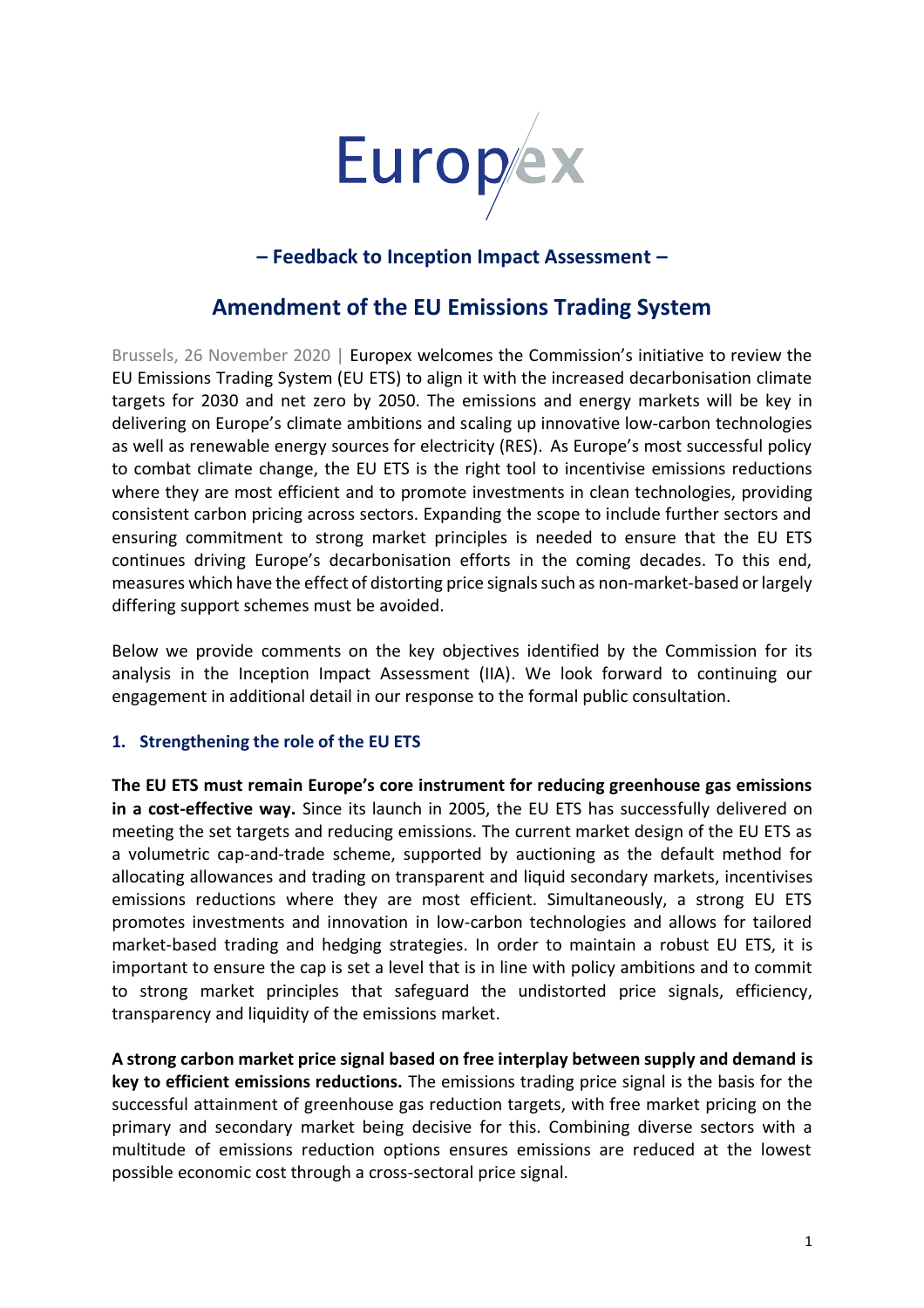Europex therefore supports plans to align the emission cap with the 2030 and 2050 targets while minimising market distortion. This can be achieved by a clear long-term framework for the Linear Reduction Factor (LRF) which contributes to the system's predictability and functioning of the market in the most efficient way. For example, the recent Commission Decision committing to increase the Linear Reduction Factor (LRF) from 1.74% to 2.2% for 2021 is a first step.

In addition, the phase IV EU ETS reforms and the implementation of the Market Stability Reserve (MSR) have been effective in reinforcing the overall functioning of the EU ETS mechanism. Based on volume triggers, the MSR provides an additional policy instrument to manage market volumes and therefore plays a key role in increasing carbon prices and controlling the levels of supply of allowances. These are measures that will further strengthen carbon prices and stabilise the number of allowances in circulation, incentivising in turn the reduction of emissions. We continue to strongly discourage alternatives that may interfere with the functioning of the primary or secondary markets, such as a discretionary price management mechanism, a carbon price floor or carbon contracts for difference (CCfD), because of their incompatibility with the core ETS design as a volume-based instrument combined with free price formation.

**Increased climate ambition should be combined with increasing the auctioning share.**  Auctioning is the default allocation method for allowances in the EU ETS. It is the most transparent allocation method, providing a harmonised and non-discriminatory process. The principle of auctioning and the objective of gradually moving to full auctioning are fundamental to the objective of emissions trading as it guarantees that costs of carbon are internalised. To this end, the increased climate targets should also be used as an opportunity to increase the share of allowances which is auctioned, particularly because auctioning revenues significantly contribute to climate action by funding RES projects and other innovative low-carbon technologies in Europe.

### **2. Funding the climate neutrality and decarbonisation transition**

**Market-based incentives to invest in renewable generation and innovative clean products should primarily come from a robust carbon price signal**. Additional support is already granted to immature low-carbon and carbon removal technologies through the investment grant mechanisms such as the Innovation or Modernisation funds.<sup>1</sup> In emissions and energy markets, market participants can already use the available short- and long-term trading products to efficiently manage their exposure to the carbon price signal, in parallel to other commodities. This market-based approach is the basis for the liquidity of the market, diversity and number of market participants in the system. The introduction of instruments such as carbon contracts for difference (CCfDs), designed to guarantee carbon prices and reduce project financing costs, risks a negative impact on the carbon market. CCfDs cover the difference between a variable reference price (the price of allowances in the EU ETS) and a fixed agreed strike price. Whenever the allowance price falls below the strike price, the CCfD is triggered, resulting in a payment from the contracting party (typically the government) to

<sup>&</sup>lt;sup>1</sup> Other forms of support and funding include the InnovFin Energy Demo Projects [\(Link\)](https://www.eib.org/en/products/blending/innovfin/products/energy-demo-projects.htm); Connecting Europe Facility grants [\(Link\)](https://ec.europa.eu/inea/en/connecting-europe-facility); Horizon 2020 [\(Link\)](https://ec.europa.eu/inea/en/connecting-europe-facility), InvestEU Programme [\(Link\)](https://europa.eu/investeu/home_en); Modernisation Fund [\(Link\)](https://ec.europa.eu/clima/policies/budget/modernisation-fund_en); Just Transition Fund [\(Link\)](https://ec.europa.eu/commission/presscorner/detail/en/fs_20_50); and Enhanced European Innovation Council (EIC) pilot [\(Link\)](https://ec.europa.eu/research/eic/index.cfm).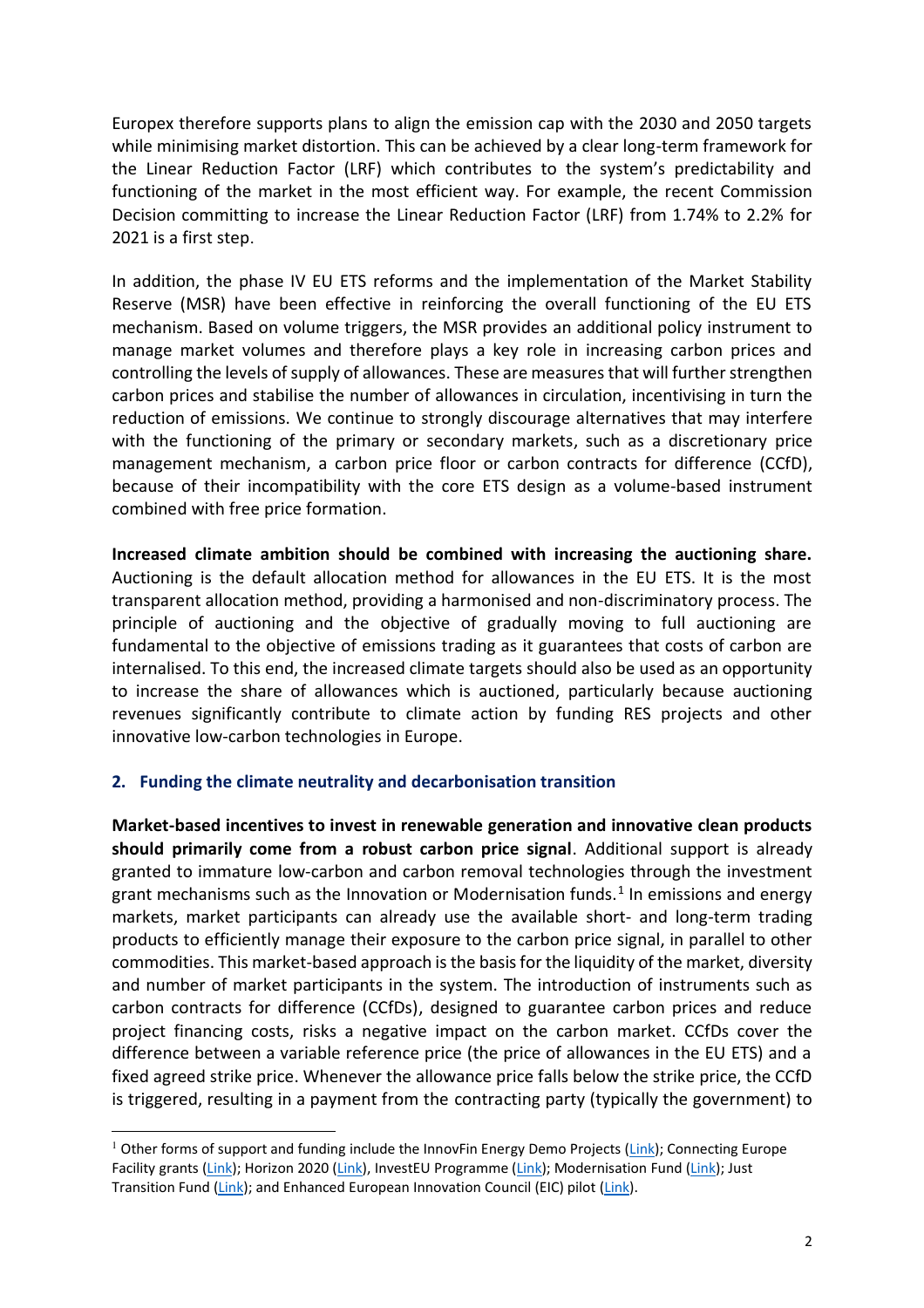the beneficiary. However, such socialised subsidy schemes lead to short- and long-term market price distortions, reducing the effectiveness of the price signal as a short and long term operational and investment decisions driver. CCfDs ultimately risk undermining markets which are used to manage exposure to carbon price risk. Publicly backed CCfDs pose particular problems in terms of their impact on the emissions forward market, effectively reducing the need for market participants to hedge their risks on the derivatives market. Further, the cost of managing this risk is also ultimately transferred to the public, rather than managed via the competitive energy market.<sup>2</sup>

The evolving policy ambition and future carbon price developments must also be taken into account. Following the likely increase of the EU climate targets to a proposed 55-60% reduction in emissions and the commitment to carbon-neutrality by 2050, carbon prices are estimated to double over the next decade<sup>3</sup>. The upcoming Phase IV reforms aimed at reducing the volume of allowances in circulation will also further strengthen the carbon price. Strengthening the carbon price by setting an appropriate cap and LRF should be prioritized as it corresponds well to potential concerns that the EU ETS carbon price is too low to allow low carbon product technologies to be competitive against higher carbon-intensive ones

Other CCfDs drawbacks that must be considered include their limited effect to provide substantial protections to low-carbon production projects, their reliance on public funds, and asymmetry of information. First, CCfDs are usually awarded via competitive auctions, and while it can prevent leakage from the specific projects it covers, they do not offer any immediate competitiveness benefits for the sector at large. Secondly, relying on subsidies from governments when there are market solutions available should not be the way forward to fund the energy transition, particularly during times of tight budgets. Like other support policies, a CCfD relies on the availability of limited public funds to the detriment of the end consumer who will ultimately bear the increased costs. Thirdly, information asymmetries can also make it hard for governments to gauge the true cost of bidding technologies and the required carbon strike price, something that competitive bidding processes can alleviate, but not eliminate.

## **3. Extending the scope of the EU ETS to relevant sectors**

Over the past decade, the EU ETS has efficiently delivered on reducing emissions and meeting the set targets for the sectors under it applies to. However, for sectors outside the EU ETS the picture is more mixed, with overall lower reduction levels in addition to significant differences between Member States, which struggle to meet their 2020 emissions reduction obligations in non-ETS sectors.

Today, the emissions trading mechanism already provides a cross-sector price signal which can be expanded to further sectors, both in a geographic and in a sectoral respect. In a

<sup>3</sup> Some analysts suggest that carbon prices could increase by 50% over the next decade: <https://www.reuters.com/article/us-climate-change-eu-carbon-idUSKBN2682ZQ>

 $2$  The Europex response to the consultation on the EU offshore renewable strategy (24 September 2020) provides more detail on the potential negative market impacts of CfDs [\(Link\)](https://www.europex.org/wp-content/uploads/2020/09/20200924_EU-offshore-renewable-energy-strategy_Europex-response.pdf).

<https://www.argusmedia.com/en/news/2142240-eu-ets-price-3265t-under-2030-scenarios> [https://www.edie.net/news/6/Carbon-prices-set-to-climb-by-50--over-next-decade-following-raised-EU-climate-targets/](https://www.edie.net/news/6/Carbon-prices-set-to-climb-by-50--over-next-decade-following-raised-EU-climate-targets/?utm_source=dailynewsletter,%20edie%20daily%20newsletter&utm_medium=email,%20email&utm_content=news&utm_campaign=dailynewsletter,%20e63c33c411-dailynewsletter_COPY_887)